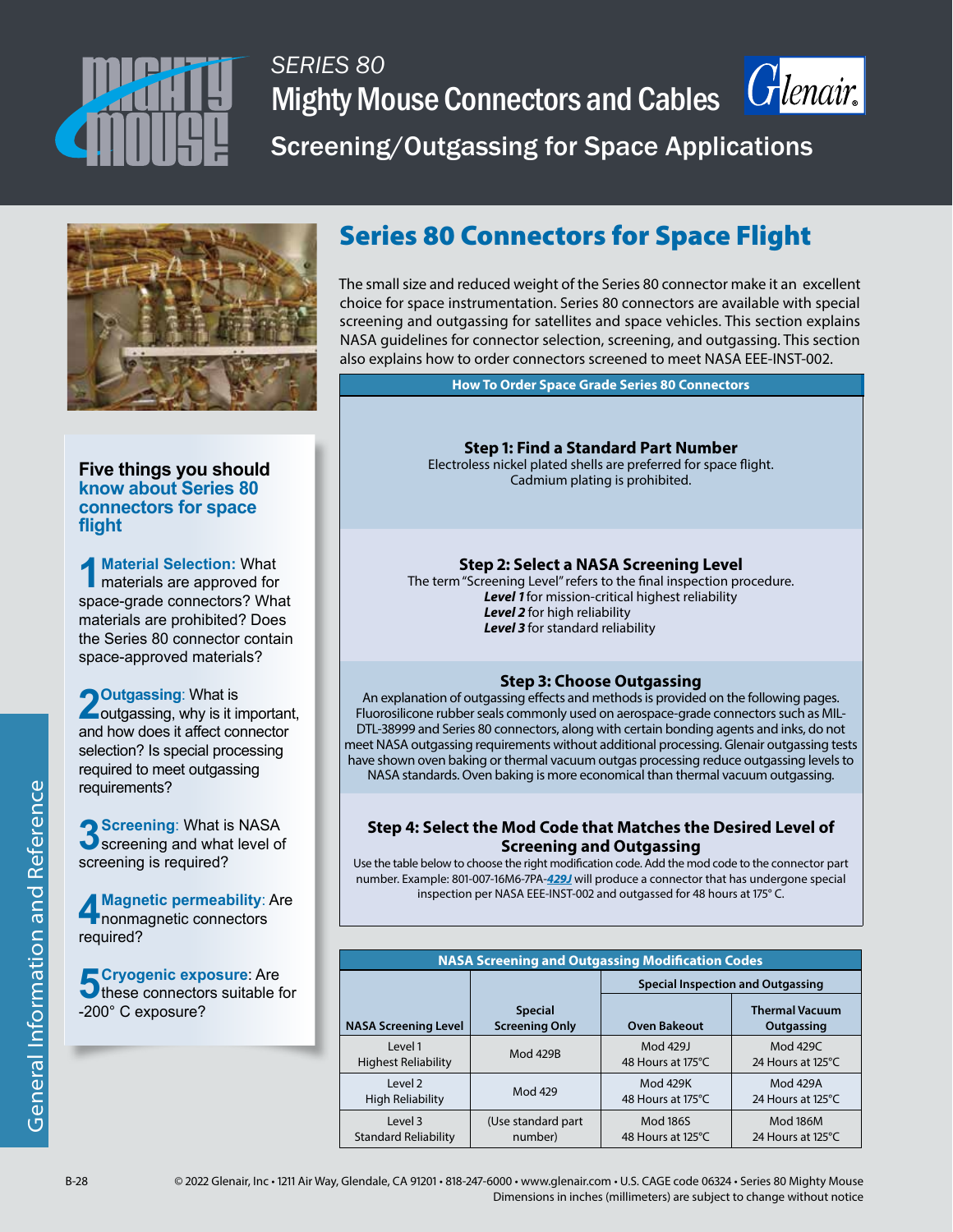

## *SERIES 80* **Mighty Mouse Connectors and Cables**



Screening/Outgassing for Space Applications

### Series 80 Connectors for Space Flight

**1Material Selection**: *What materials are approved for space flight? What materials are restricted? How to choose the right materials for Series 80 connectors.*

#### **What materials are approved for space flight?**

Section C2 "Connectors and Contacts" of NASA EEE-INST-002 provides guidelines for materials used in connectors for space flight applications. Aluminum is a preferred material for connector components, and electroless nickel is the preferred finish. Beryllium copper is a preferred material for contacts. 50 microinch minimum gold plating is the preferred contact finish. LCP is a preferred material for dielectric insulating materials.

#### **What materials are prohibited?**

100% tin plating shall not be used. Pure tin can grow "whiskers" which can lead to catastrophic electrical short circuits. Silver plating is prohibited because of corrosion concerns. Cadmium is prohibited because it is unstable in vacuum environments.

#### **Specifying Series 80 connectors for space flight**

Standard Series 80 connectors meet NASA guidelines for material selection. Specify "M" for aluminum shells with electroless nickel finish. The table below lists the Series 80 materials.

**2 Outgassing**: *What is outgassing and how does it affect connector selection? Is special processing required to meet outgassing requirements?*

#### **What is outgassing?**

Plastic and rubber materials give off gaseous molecules. For example, the smell inside a new car is caused by polymer outgassing. Heat and vacuum increase the rate of diffusion. In a spacecraft the gases coming off polymers can contaminate optical surfaces and instruments. The result is degraded performance.

#### **How is outgassing measured?**

The space industry has adopted a standardized test procedure, ASTM E 595, to evaluate outgassing properties of polymers. Small samples of material are heated to 125° C at a vacuum of 5 X 10<sup>-5</sup> torr for 24 hours.

Then the sample is weighed to calculate the *Total Mass Loss* (TML). The TML cannot exceed 1.00% of the total initial mass. During the test, outgassed matter condenses on a cooled collector plate. The quantity of outgassed matter is calculated to determine the *Collected Volatile Condensable Material* (CVCM). The CVCM cannot exceed 0.10% of the original specimen mass.

#### **Is special outgassing processing necessary on Series 80 connectors?**

NASA states "A bakeout for outgassing control is driven by the application and may be required where tight contamination control must be maintained." NASA generally recommends that military circular connectors undergo outgassing processing. This processing can be performed by Glenair; however, some customers prefer to fabricate higher level subassemblies before outgassing processing.

#### **Outgassing At-a-Glance**

**1Fluorosilicone rubber**<br>
components and encapsulants exceed NASA outgassing limits.

**2**NASA recommends outgassing<br>processing to reduce outgassing to acceptable levels.

**3**An inexpensive oven bakeout<br>**b** has better results than the more costly thermal vacuum outgassing. The higher temperature of the oven bakeout is more effective at removing volatile materials. However, both methods assure compliance with outgassing limits.

**4**Glenair Mod 429 codes provide<br> **a**n easy ordering solution, whatever the outgassing option.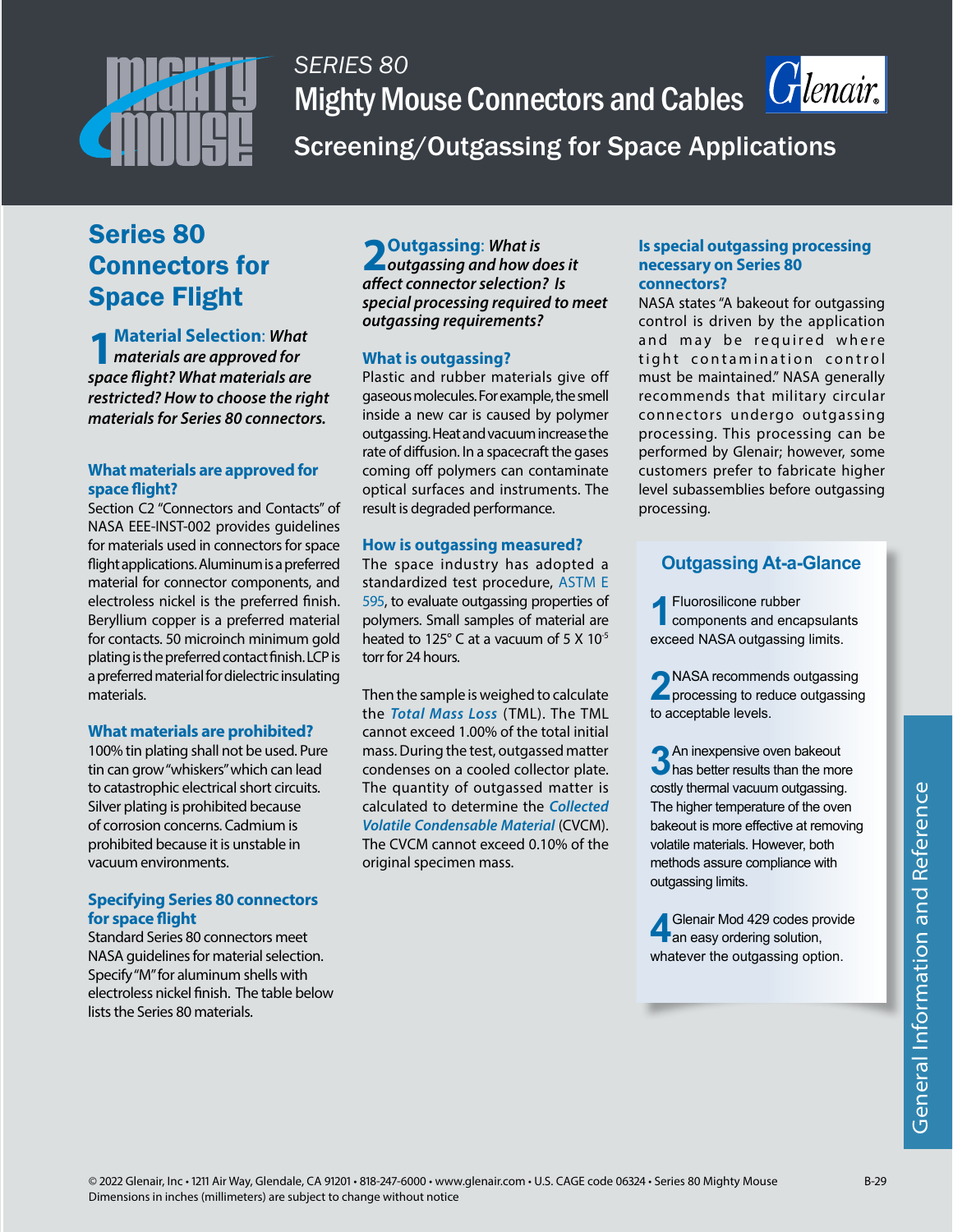

# *SERIES 80* Mighty Mouse Connectors and Cables



Screening/Outgassing for Space Applications

### **3Screening**: *What is NASA screening and what level of screening is required?*

#### **What is NASA screening?**

NASA specification EEE-INST-002 provides instructions on selecting, screening and qualifying parts for use on NASA GSFC space flight projects. Table 2A in the NASA specification contains inspection instructions for circular connectors including MIL-DTL-38999. Series 80 connectors are not mentioned in the NASA spec but are similar to D38999 connectors, so Table 2A applies by similarity to Series 80 connectors.

#### **What screening level is required?**

NASA defines three levels of screening: level 1 for highest reliability, level 2 for high reliability, and level 3 for standard reliability. Level 3 equates to standard lot acceptance inspection. Levels 1 and 2 call for additional testing.

#### **What about qualification requirements?**

Projects using connectors covered by military specifications are typically able to waive qualification testing. The Series 80 connector has been rigorously tested by Glenair but is not covered by a military specification. Projects considering using the Series 80 for space flight should obtain guidance from the overseeing space agency regarding the suitability of existing Glenair Series 80 test data, available on request.

| <b>NASA EEE-INST-002 Screening Requirements</b>                                                                  |                     |                     |  |  |  |
|------------------------------------------------------------------------------------------------------------------|---------------------|---------------------|--|--|--|
| <b>Inspection/Test</b>                                                                                           | <b>NASA Level 1</b> | <b>NASA Level 2</b> |  |  |  |
| <b>Visual Inspection</b>                                                                                         | 100%                | 100%                |  |  |  |
| Mechanical                                                                                                       | 2 pcs.              | 2 pcs.              |  |  |  |
| Voltage (DWV)                                                                                                    | 2 pcs.              | 2 pcs.              |  |  |  |
| <b>Insulation Resistance</b>                                                                                     | 2 pcs.              | 2 pcs.              |  |  |  |
| <b>Contact Engagement and Separation Force (socket)</b><br>contacts)                                             | 2 pcs.              | N/A                 |  |  |  |
| <b>Coupling Force</b>                                                                                            | 2 pcs.              | N/A                 |  |  |  |
| Air leakage (Hermetic connectors only)                                                                           | 100%                | 100%                |  |  |  |
| Solderability/Resistance to Soldering Heat                                                                       | 2 pcs.              | N/A                 |  |  |  |
| 1. NASA screening requirements from Table 2A of EEE-INST-002 "Screening Requirements for<br>Circular Connectors" |                     |                     |  |  |  |

#### **4Magnetic permeability**: *Are nonmagnetic connectors required?*

Spacecraft designers generally avoid the use of ferromagnetic materials, which can become magnetized and can interfere with sensitive instruments. Series 80 aluminum shell connectors have a maximum permeability of 2 mu. Hermetic Series 80 connector pins are iron alloy, a highly magnetic material.

**5Cryogenic exposure**: *Space programs sometimes need cryogenic connectors capable of withstanding temperatures as low as -270° C. Can Series 80 connectors operate satisfactorily at this temperature?*

Series 80 connectors are rated to -65° C. Glenair does not have data to validate these connectors for cryogenic applications. EEE-INST-002 states "...experience has proven it is possible for (non-certified) connector types to be used successfully at cryogenic temperatures. It is recommended that connector samples should be subjected to five cycles of cryogenic temperature... (followed by examination for cracks and DWV)".